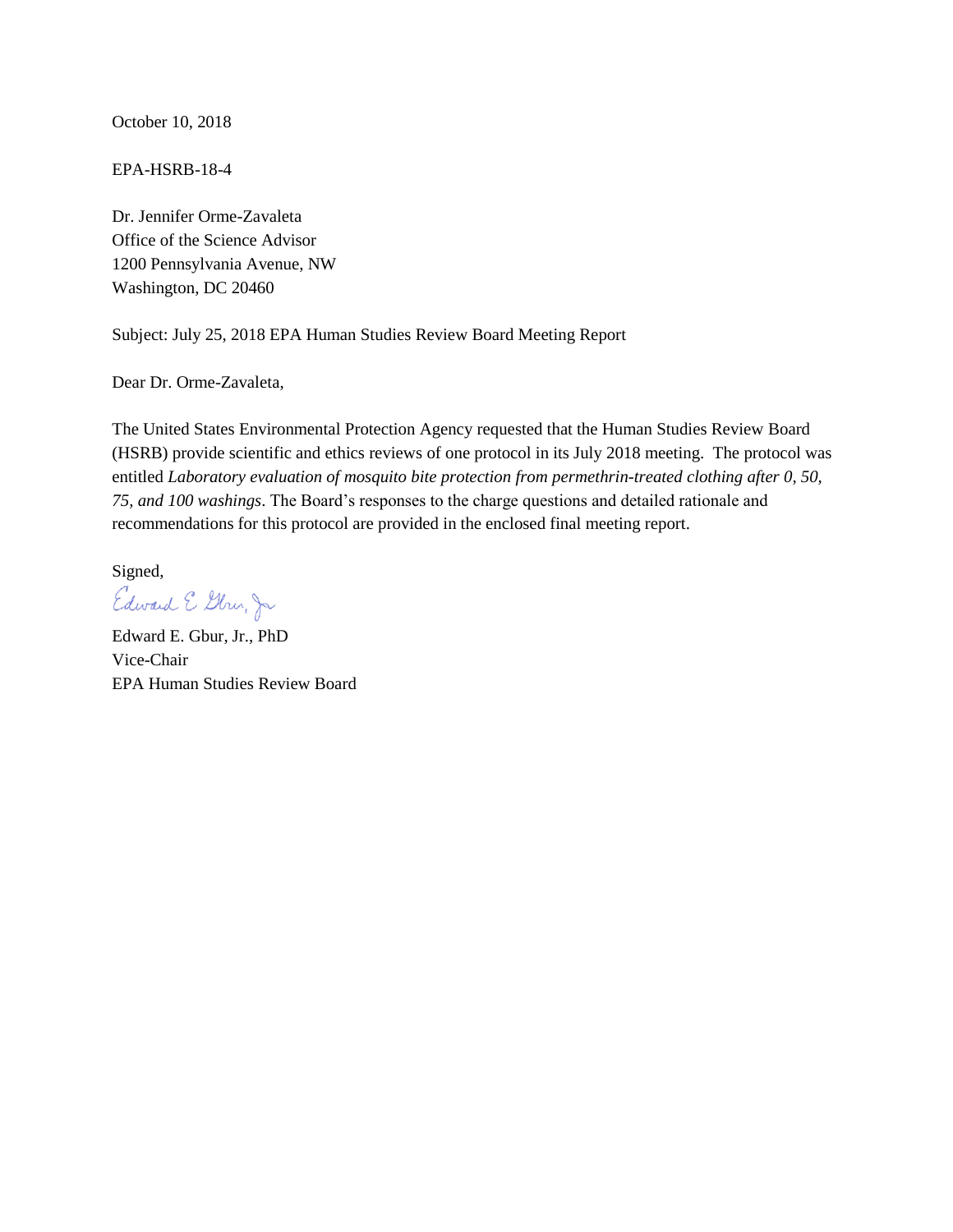### **INTRODUCTION**

On July 25, 2018, the United States Environmental Protection Agency's (EPA or Agency) Human Studies Review Board (HSRB or Board) met to address the scientific and ethical charge questions related to the following topic**:** A protocol entitled "Laboratory evaluation of mosquito bite protection from permethrin-treated clothing after 0, 50, 75, and 100 washings."

# **REVIEW PROCESS**

The Board conducted a public meeting on July 25, 2018. Advance notice of the meeting was published in the *Federal Register* as "Human Studies Review Board; Notification of a Public Meeting" (EPA, FRL-9980-61-ORD). This Final Report of the meeting describes the HSRB's discussion, recommendations, rationale and consensus in response to the charge questions on the ethical and scientific aspects of the above named protocol.

Agency staff presented their review of scientific and ethical aspects of the completed study, with each presentation followed by clarifying questions from the Board. The HSRB solicited public comments and then took up the charge questions under consideration. The Board discussed the science and ethics charge questions and developed a consensus response to each question in turn. For each of the charge questions, the Vice-Chair called for the Board to vote to confirm concurrence on a summary statement reflecting the Board's response.

For their evaluation and discussion, the Board considered presentations given by EPA staff at the meeting, oral comments from Agency staff and from the investigators during the meeting discussions, and a public comment, as well as the Agency's written reviews, which were provided to the Board prior to the meeting.

# **Science charge to the Board:**

Is the protocol entitled "Laboratory evaluation of mosquito bite protection from permethrin-treated clothing after 0, 50, 75, and 100 washings" likely to generate scientifically reliable data, useful for estimating the level of mosquito bite protection provided by the different textiles treated with permethrin?

# **Summary of the Board's questions for clarification:**

In response to Board members' questions for clarification on the method of loading permethrin onto a fabric and the actual amount loaded, EPA's understanding is that the variability in the amount of permethrin loaded onto the test fabrics would be controlled at 0.52% and the test fabrics would be a flame-resistant, Army combat uniform (FRACU) and an Army combat uniform (ACU) or similar fabrics, as well as some representative consumer fabrics. In addition, a Board member asked for clarification on whether or not there will be precisely 200 mosquitoes per test. EPA confirmed that to be the case.

# **Summary of the Board's science review:**

The Board's science reviewers did not have any serious concern about toxicology issues or the risk to subjects from chemical exposures. However, concern was again expressed about controlling the amount of permethrin loaded onto the fabric. A Pulcra representative responded that the permethrin would be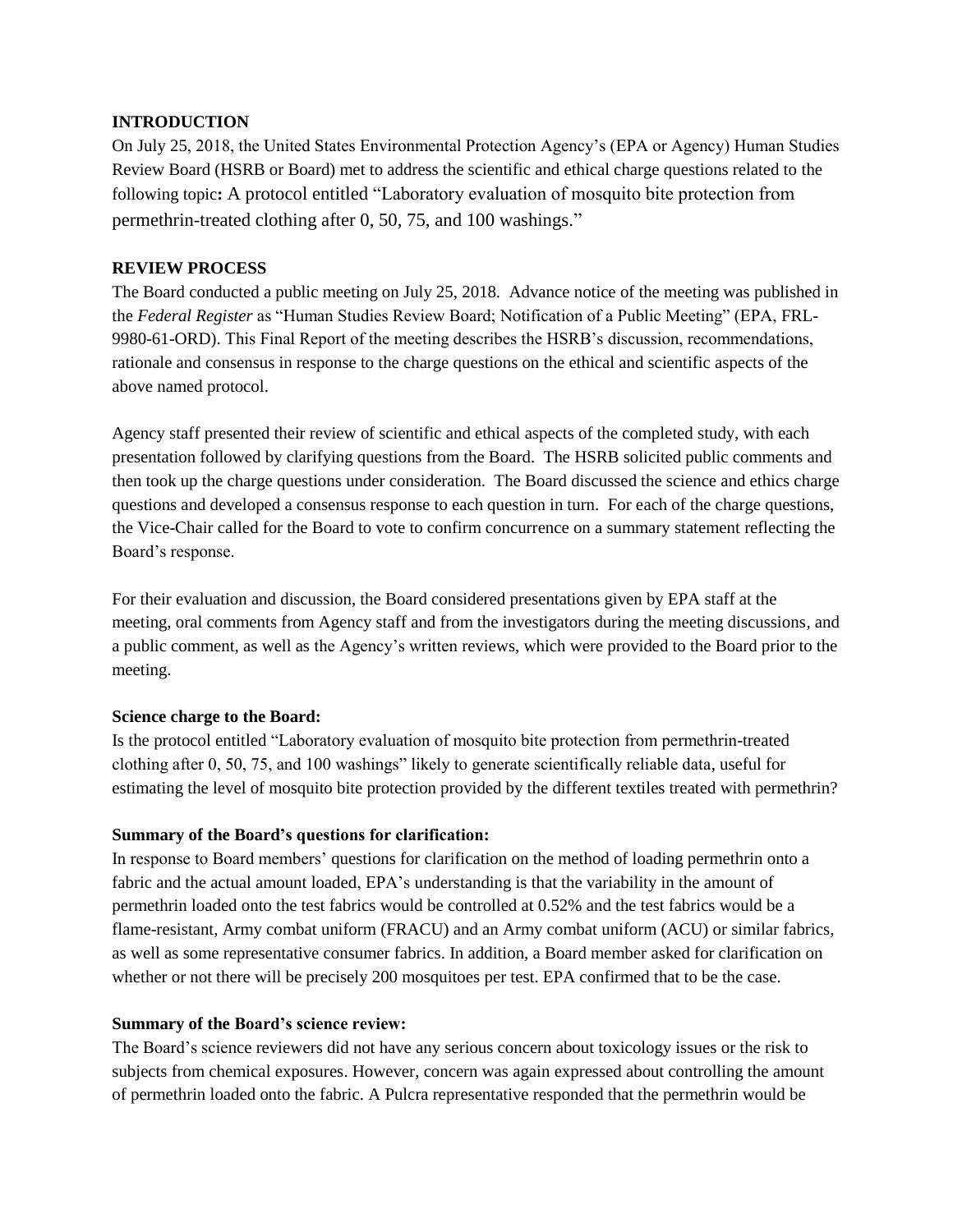applied using a padding process and the loaded amount would be measured analytically. In addition, they indicated that they would also measure the residue at the end of the test. The reviewer recommended that more explicit details be included in the description of the protocol.

Since the test of the fabric washed 100 times would be conducted before those with fewer washings, the vice-chair questioned the need for the remaining washing level studies if the 100 wash level test maintained mosquito bite protection. A Board member indicated that he had previously recommended the test order be randomized. The Board consultant asked whether or not the Department of Defense was part of the approval process for the protocol. In addition, the consultant asked about the value of testing the mosquitoes for disease if they had been already certified as disease free. No statistical concerns were expressed by the statistics reviewer.

### **Board recommendations:**

The Board made the following recommendations.

- More explicit details should be included in the protocol on how the amount of permethrin initially loaded onto the fabric will be determined and how the residue will be measured.
- Include justification in the protocol for starting with the 100 washing level test rather than randomizing the order of the washing level tests.
- Include justification in the protocol as to why starting with the 100 washing level test does not eliminate the need for testing at fewer washing levels.

### **Public comment:**

A public comment was received from William Jordan who asked why it would be necessary to carry out tests with fewer than 100 washings if this would be the first test conducted. Assuming the loss of pesticide residue with each washing, a larger number of washings would appear to increase the subject's chance of being bitten by a mosquito.

#### **Board response to the science charge:**

The HSRB concluded that, subject to the modifications recommended by EPA and additional recommendations, changes and clarifications requested by the Board, the study is likely to generate scientifically reliable data, useful for estimating the level of mosquito bite protection provided by the different types of textiles treated with permethrin. The Board's questions for clarification and suggested changes were summarized above.

#### **Ethics charge to the Board:**

Is the protocol entitled "Laboratory evaluation of mosquito bite protection from permethrin-treated clothing after 0, 50, 75, and 100 washings" likely to meet the applicable requirements of 40CFR part 26, subparts K and L?

#### **Summary of the Board's questions for clarification:**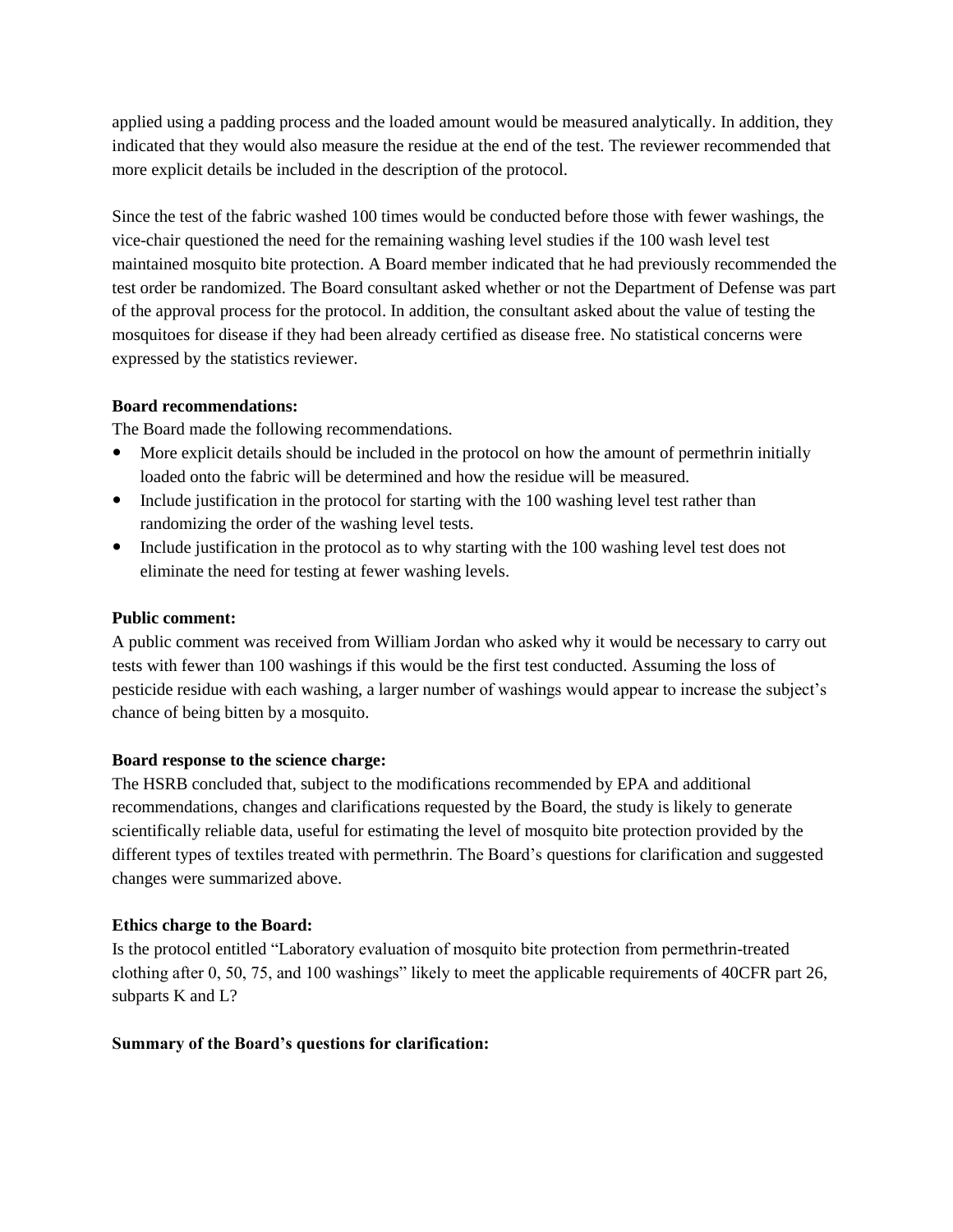The Board ethics reviewer asked whether or not screening questions would be asked to ensure that nursing women would be excluded from participation. EPA responded that the issue would be addressed in a second conversation before the consent meeting. Nursing women would be excluded.

In response to the vice-chair's question about the need for an upper age limit of 55 years old for participation, EPA responded that they would have no objection to this age limit but would verify the rationale for including it in the protocol.

# **Summary of the Board ethics review:**

The Board's ethics reviewer again questioned the need for the 55 year old age limit for study participants. The reviewer also recommended that it be made clear to participants during the selection process that the mosquitoes to be used in the studies will be certified as disease free.

In response to the reviewer's concern about reuse of mosquitoes from the subject's preliminary attractiveness phase for inclusion in the test. EPA indicated that the subject's arm would have a physical barrier between it and the mosquitoes during that phase. However, when i2L was asked about this issue, they indicated that the subject's arm would be in the cage with mosquitoes during the attractiveness phase but that if a mosquito did land on the fabric during the attractiveness phase the technician monitoring the test would prevent it from probing or biting.

In the discussion that Pulcra's payment of medical expenses resulting from injury to a participant would be paid if the subject's regular health insurer did not cover the expenses, the reviewer questioned the reason that the subject's regular insurer should pay the claim. EPA indicated the point was valid but felt that injuries to a participant were uncommon.

#### **Board recommendations:**

The Board made the following recommendations

- All edits outlined in the EPA's science and ethics review of the protocol should be incorporated.
- The age limit for participation should be justified or removed from the protocol.
- Clarification and additional information on the attractiveness phase should be provided in the protocol regarding whether a subject's arm will be exposed to mosquitos or whether there will be a physical barrier between the mosquitos and the subject's arm.
- The protocol should make it clear during the participant screenings that the mosquitoes used in the tests have been certified as disease free.
- A rationale for the participant's health insurance to be the primary provider of coverage should an injury occur during the test should be included in the protocol.

**Board response to the ethics charge:** The HSRB concluded that, subject to the modifications recommended by EPA and additional changes and clarifications made by the Board, the study is likely to meet the applicable requirements of 40CFR part 26, subparts K and L. The Board's suggested changes and recommendations for clarifications are described above.